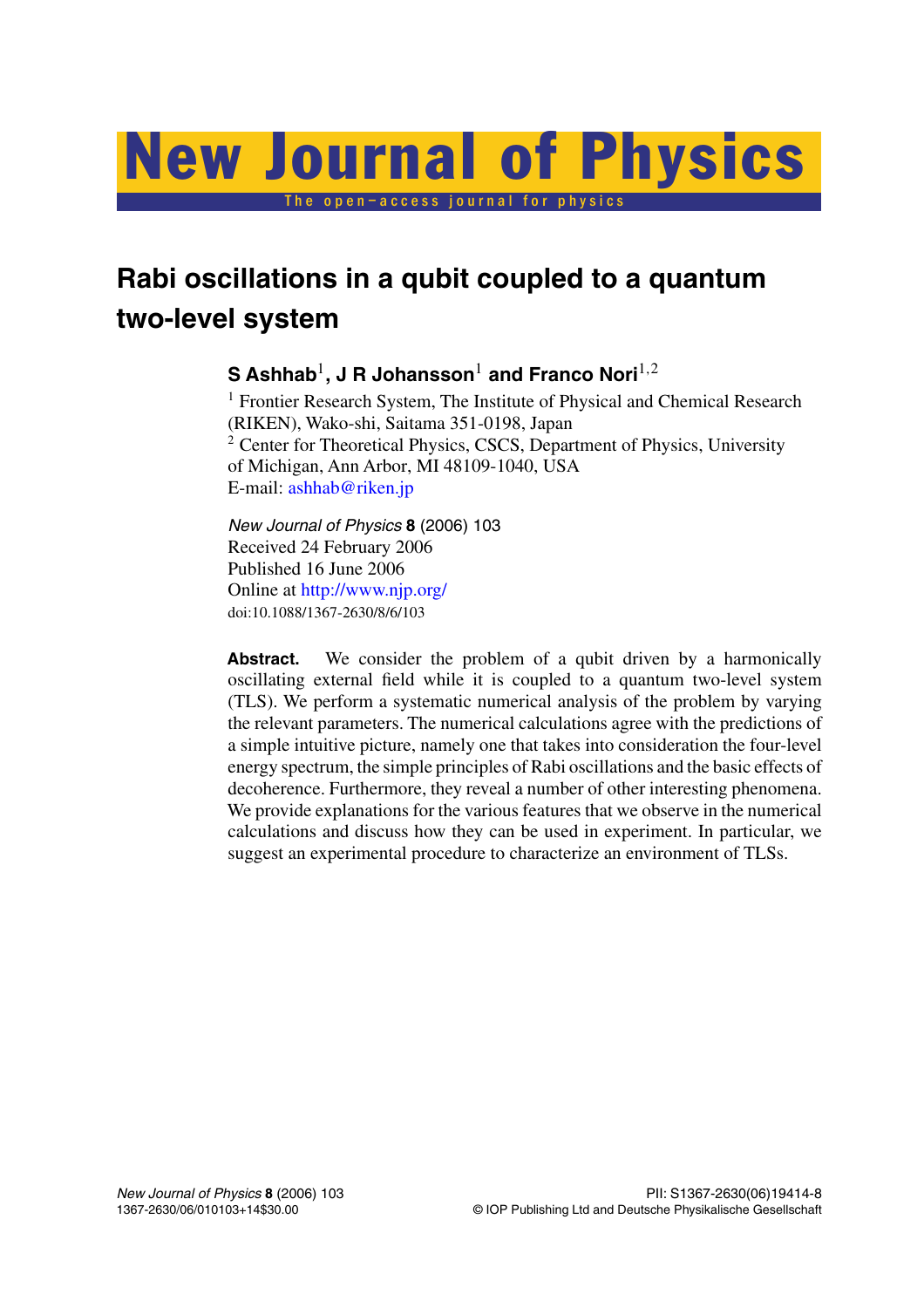2 Institute *of* **Physics O** DEUTSCHE PHYSIKALISCHE GESELLSCHAFT

#### **Contents**

| 1. Introduction                       | 2                       |
|---------------------------------------|-------------------------|
| 2. Model system                       | 3                       |
| 3. Intuitive picture                  | $\overline{\mathbf{4}}$ |
|                                       | $\overline{4}$          |
|                                       | 5                       |
|                                       | 5                       |
|                                       | 6                       |
| <b>4. Numerical results</b>           | 6                       |
| <b>5.</b> Experimental considerations | 11                      |
| <b>6.</b> Conclusion                  | 13                      |
| <b>Acknowledgments</b>                | 13                      |
| <b>References</b>                     | 13                      |

#### **1. Introduction**

There have been remarkable advances in the field of superconductor-based quantum information processing in recent years (there are now several reviews on the subject, see e.g. [\[1](#page-12-0)]). Coherent oscillations and basic gate operations have been observed in systems of single qubits and two interacting qubits [\[2](#page-12-0)]–[\[9](#page-12-0)]. One of the most important operations that are used in manipulating qubits is the application of an oscillating external field on resonance with the qubit to drive Rabi oscillations [\[3](#page-12-0)]–[\[6](#page-12-0)], [\[10](#page-12-0)]. A closely related problem with great promise of possible applications is that of a qubit coupled to a quantum harmonic-oscillator mode [\[11](#page-12-0)]–[[14\]](#page-12-0).

Qubits are always coupled to uncontrollable degrees of freedom that cause decoherence in its dynamics. One generally thinks of the environment as slowly reducing the coherence of the qubit, typically as a monotonically decreasing decay function. In some recent experiments, however, oscillations in the qubit have been observed that imply it is strongly coupled to quantum degrees of freedom with long decoherence times  $[10, 15]$  $[10, 15]$  $[10, 15]$  $[10, 15]$ . The effects of those degrees of freedom have been successfully described by modelling them as quantum two-level systems (TLSs) [\[16](#page-12-0)]–[\[20](#page-13-0)]. Since, as mentioned above, Rabi oscillations are a simple and powerful method to manipulate the quantum state of a qubit, it is important to understand the behaviour of a qubit that is driven on or close to resonance in the presence of such a TLS. Furthermore, we shall show below that driving the qubit close to resonance can be used to extract more parameters about an environment of TLSs than has been done in experiment so far. The results of this study are also relevant to the problem of Rabi oscillations in a qubit that is interacting with other surrounding qubits.

Some theoretical treatments and analysis of special cases of the problem at hand were given in [\[15](#page-12-0), [19](#page-13-0)]. In this paper, we perform a more systematic analysis in order to reach a more complete understanding of this phenomenon. We shall present a few simple physical principles that can be used to understand several aspects of the behaviour of this system with different possible choices of the relevant parameters. Those principles are (1) the four-level energy spectrum of the qubit+TLS system, (2) the basic properties of the Rabi-oscillation dynamics and (3) the basic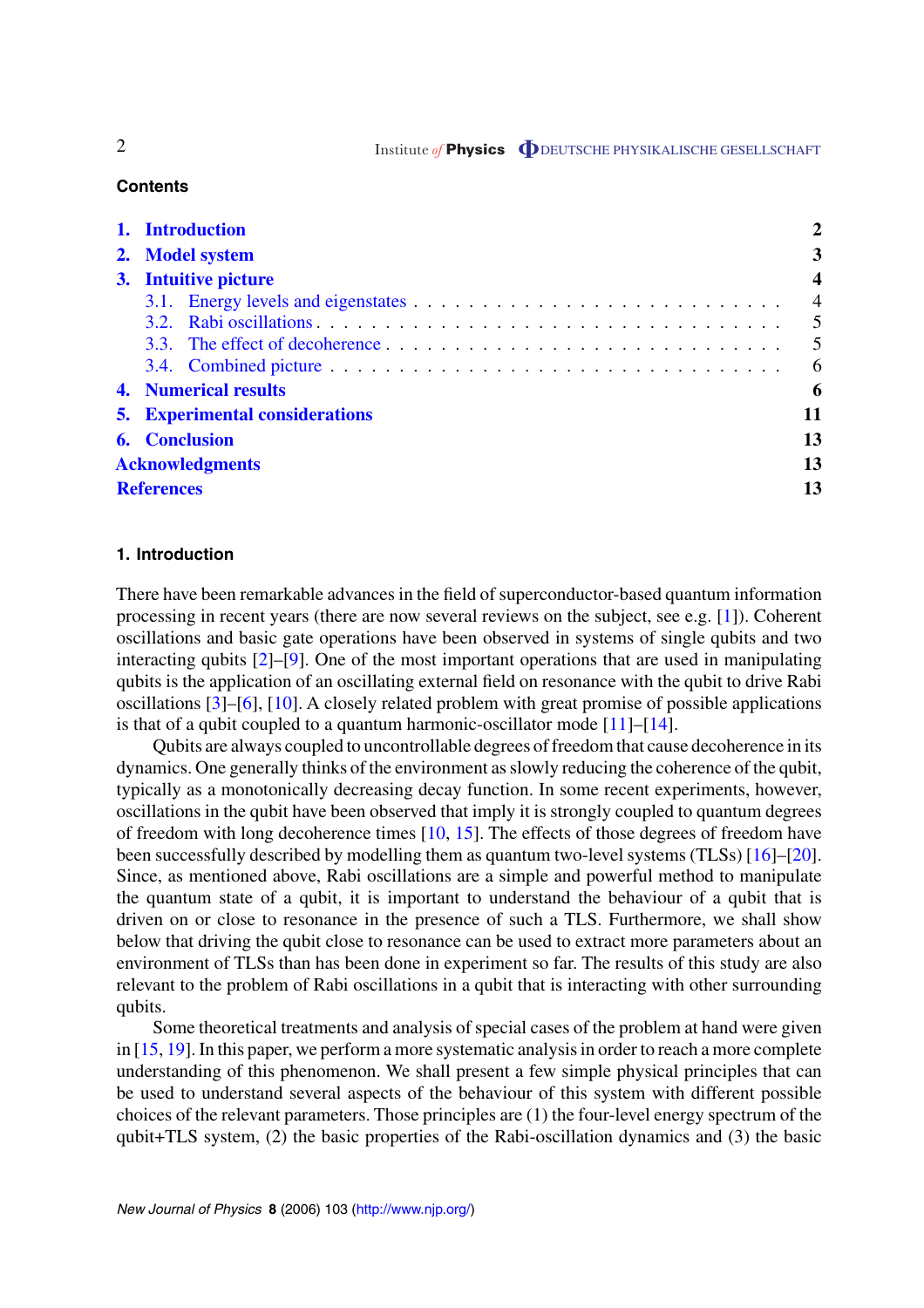<span id="page-2-0"></span>effects of decoherence. We shall then perform numerical calculations that will agree with that intuitive picture and also will reveal other results that are more difficult to definitively predict otherwise. Finally, we suggest an experimental procedure where the driven qubit dynamics can be used to characterize the environment of TLSs.

The paper is organized as follows: in section 2, we introduce the model system and the Hamiltonian that describes it. In section [3](#page-3-0), we present a few simple arguments that will be used as a foundation for our numerical analysis of section [4,](#page-5-0) which will confirm that intuitive picture and reveal other less intuitively predictable results (note that a reader who is sufficiently familiar with the subject matter can skip section [3\)](#page-3-0). In section [5](#page-10-0), we discuss how our results can be used in experiment. We finally conclude our discussion in section [6.](#page-12-0)

#### **2. Model system**

The model system that we shall study in this paper is composed of a harmonically driven qubit, a quantum TLS and their weakly coupled environment.<sup>3</sup> We assume that the qubit and the TLS interact with their own (uncorrelated) environments that would cause decoherence even in the absence of qubit–TLS coupling. The Hamiltonian of the system is given by:

$$
\hat{H}(t) = \hat{H}_{\rm q}(t) + \hat{H}_{\rm TLS} + \hat{H}_{\rm I} + \hat{H}_{\rm Env},\tag{1}
$$

where  $\hat{H}_q$  and  $\hat{H}_{\text{TLS}}$  are the qubit and TLS Hamiltonians, respectively;  $\hat{H}_I$  describes the coupling between the qubit and the TLS, and  $\hat{H}_{Env}$  describes all the degrees of freedom in the environment and their coupling to the qubit and TLS. The (time-dependent) qubit Hamiltonian is given by:

$$
\hat{H}_{\mathbf{q}}(t) = -\frac{\Delta_{\mathbf{q}}}{2}\hat{\sigma}_{x}^{(\mathbf{q})} - \frac{\epsilon_{\mathbf{q}}}{2}\hat{\sigma}_{z}^{(\mathbf{q})} + F\cos(\omega t)\left(\sin\theta_{\mathbf{f}}\hat{\sigma}_{x}^{(\mathbf{q})} + \cos\theta_{\mathbf{f}}\hat{\sigma}_{z}^{(\mathbf{q})}\right),\tag{2}
$$

where  $\Delta_q$  and  $\epsilon_q$  are the adjustable static control parameters of the qubit,  $\hat{\sigma}_{\alpha}^{(q)}$  are the Pauli spin matrices of the qubit,  $F$  and  $\omega$  are the amplitude (in energy units) and frequency, respectively, of the driving field, and  $\theta_f$  is an angle that describes the orientation of the external field relative to the qubit  $\hat{\sigma}_z$  axis. Although we have used a rather general form to describe the coupling between the qubit and the driving field, we shall see in section [3](#page-3-0) that one only needs a single, easily extractable parameter to characterize the amplitude of the driving field. We assume that the TLS is not coupled to the external driving field, and its Hamiltonian is given by:

$$
\hat{H}_{\rm TLS} = -\frac{\Delta_{\rm TLS}}{2} \hat{\sigma}_x^{\rm (TLS)} - \frac{\epsilon_{\rm TLS}}{2} \hat{\sigma}_z^{\rm (TLS)},\tag{3}
$$

where the definition of the parameters and operators is similar to those of the qubit, except that the TLS parameters are uncontrollable. Note that our assumption that the TLS is not coupled to the driving field can be valid even in cases where the physical nature of the TLS and the

<sup>&</sup>lt;sup>3</sup> We shall make a number of assumptions that might seem too specific at certain points. We have been careful, however, not to make a choice of parameters that causes any of the interesting physical phenomena to disappear. For a more detailed discussion of our assumptions, see [\[20](#page-13-0)].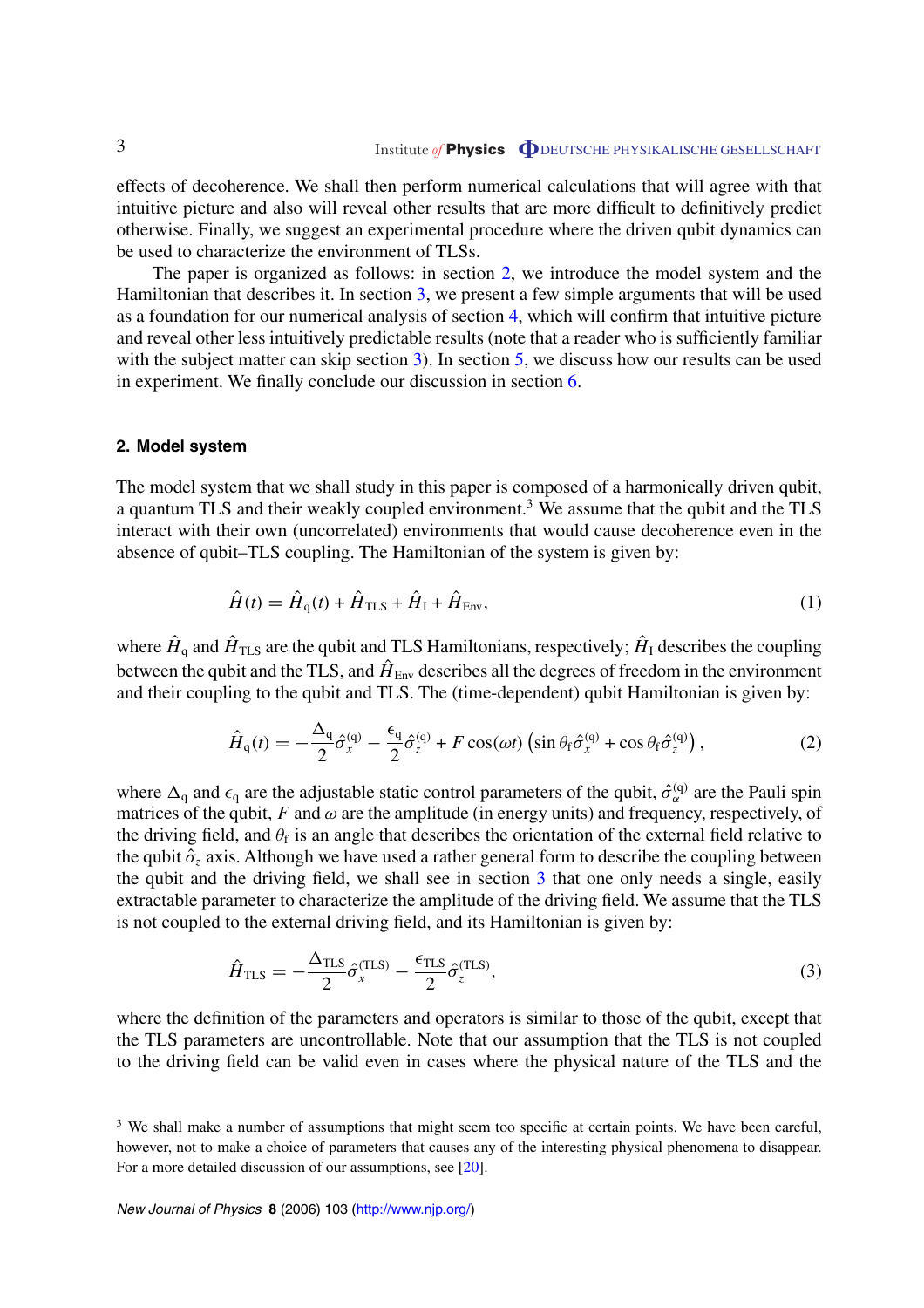## <span id="page-3-0"></span>4 Institute *of* **Physics O** DEUTSCHE PHYSIKALISCHE GESELLSCHAFT

driving field leads to such coupling, since we generally consider a microscopic TLS, rendering any coupling to the external field negligible.

The energy splitting between the two quantum states of each subsystem, in the absence of coupling between them, is given by:

$$
E_{\alpha} = \sqrt{\Delta_{\alpha}^2 + \epsilon_{\alpha}^2},\tag{4}
$$

where the index  $\alpha$  refers to either the qubit or the TLS. The corresponding ground and excited states are, respectively, given by:

$$
|g\rangle_{\alpha} = \cos\frac{\theta_{\alpha}}{2}|\uparrow\rangle_{\alpha} + \sin\frac{\theta_{\alpha}}{2}|\downarrow\rangle_{\alpha}, \qquad |e\rangle_{\alpha} = \sin\frac{\theta_{\alpha}}{2}|\uparrow\rangle_{\alpha} - \cos\frac{\theta_{\alpha}}{2}|\downarrow\rangle_{\alpha}, \tag{5}
$$

where the angle  $\theta_{\alpha}$  is given by the criterion tan  $\theta_{\alpha} = \Delta_{\alpha}/\epsilon_{\alpha}$ . We take the interaction Hamiltonian between the qubit and the TLS to be of the form:

$$
\hat{H}_{\rm I} = -\frac{\lambda}{2} \hat{\sigma}_z^{(\rm q)} \otimes \hat{\sigma}_z^{(\rm TLS)},\tag{6}
$$

where  $\lambda$  is the (uncontrollable) coupling strength between the qubit and the TLS. Note that any interaction Hamiltonian that is a product of a qubit observable times a TLS observable can be recast into the above form using a simple basis transformation, keeping in mind that such a basis transformation also changes the values of  $\theta_{q}$ ,  $\theta_{TLS}$  and  $\theta_{f}$ .

We assume that all the coupling terms in  $\hat{H}_{Env}$  are small enough that its effect on the dynamics of the qubit+TLS system can be treated within the framework of the markovian Bloch–Redfield master equation approach. We shall use a noise power spectrum that can describe both dephasing and relaxation with independently adjustable rates, and we shall present our results in terms of those decoherence rates. For definiteness in the numerical calculations, we take the coupling of the qubit and the TLS to their respective environments to be described by the operators  $\hat{\sigma}_{z}^{(\alpha)}$ , where  $\alpha$  refers to the qubit and the TLS. Note, however, that since we use the relaxation and dephasing rates to quantify decoherence, our results are independent of the choice of system–environment coupling operators.

#### **3. Intuitive picture**

We start our analysis of the problem by presenting a few physical principles that prove very helpful in intuitively predicting the behaviour of the above-described system. Note that the arguments given in this section are well known  $[21, 22, 23]$  $[21, 22, 23]$  $[21, 22, 23]$  $[21, 22, 23]$  $[21, 22, 23]$  $[21, 22, 23]$ . For the sake of clarity, however, we present them explicitly and discuss their roles in the problem at hand.

#### *3.1. Energy levels and eigenstates*

The first element that one needs to consider is the energy levels of the combined qubit+TLS system. In order for a given experimental sample to function as a qubit, the qubit–TLS coupling strength  $\lambda$  must be much smaller than the energy splitting of the qubit  $E_q$ . We therefore take that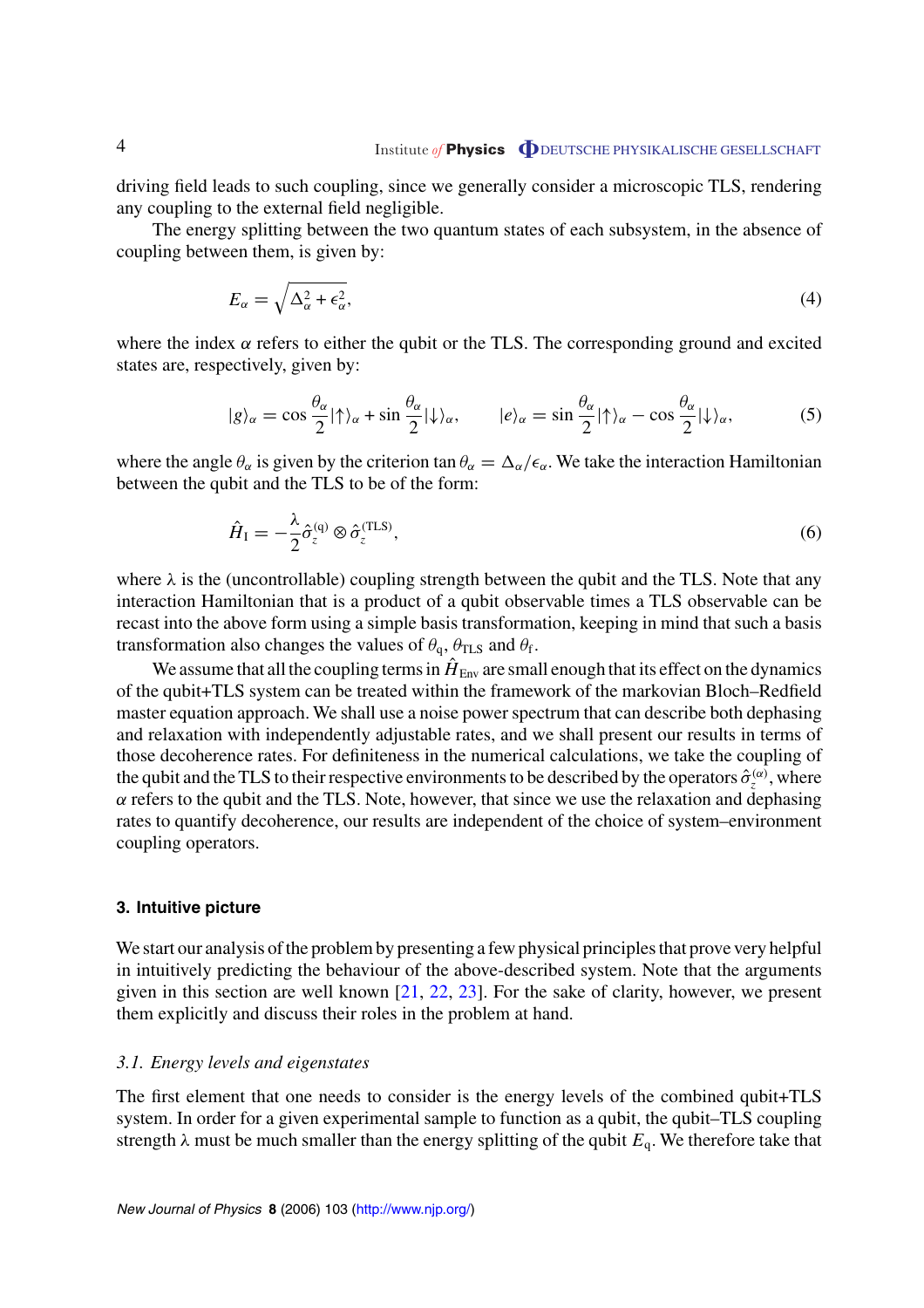### <span id="page-4-0"></span>5 **Institute of Physics DEUTSCHE PHYSIKALISCHE GESELLSCHAFT**

limit, as well as the limit  $\lambda \ll E_{\text{TLS}}$ , and straightforwardly find the energy levels to be given by

$$
E_1 = -\frac{E_{\text{TLS}} + E_q}{2} - \frac{\lambda_{\text{cc}}}{2}, \qquad E_2 = -\frac{1}{2} \sqrt{\left(E_{\text{TLS}} - E_q\right)^2 + \lambda_{\text{ss}}^2} + \frac{\lambda_{\text{cc}}}{2},
$$
  
\n
$$
E_3 = +\frac{1}{2} \sqrt{\left(E_{\text{TLS}} - E_q\right)^2 + \lambda_{\text{ss}}^2} + \frac{\lambda_{\text{cc}}}{2}, \qquad E_4 = +\frac{E_{\text{TLS}} + E_q}{2} - \frac{\lambda_{\text{cc}}}{2},
$$
\n(7)

where  $\lambda_{\rm cc} = \lambda \cos \theta_{\rm q} \cos \theta_{\rm TLS}$ ,  $\lambda_{\rm ss} = \lambda \sin \theta_{\rm q} \sin \theta_{\rm TLS}$ . The corresponding eigenstates are given by:

$$
|1\rangle = |gg\rangle, \qquad |2\rangle = \cos\frac{\varphi}{2}|eg\rangle + \sin\frac{\varphi}{2}|ge\rangle, \qquad |3\rangle = \sin\frac{\varphi}{2}|eg\rangle - \cos\frac{\varphi}{2}|ge\rangle, \qquad |4\rangle = |ee\rangle,
$$
\n(8)

where the first symbol refers to the qubit state and the second one refers to the TLS state in their respective uncoupled bases, the angle  $\varphi$  is given by the criterion tan  $\varphi = \lambda_{ss}/(E_{TLS} - E_q)$ , and for definiteness in the form of the states  $|2\rangle$  and  $|3\rangle$  we have assumed that  $E_{\text{TLS}} \ge E_q$ .

Note that the mean-field shift of the qubit resonance frequency,  $\lambda_{cc}$ , is present regardless of the values of the qubit and TLS energy splittings. The avoided-crossing structure involving states  $|2\rangle$  and  $|3\rangle$ , however, is only relevant when the qubit and TLS energies are almost equal. One can therefore use spectroscopy of the four-level structure to experimentally measure the TLS energy splitting  $E_{\text{TLS}}$  and angle  $\theta_{\text{TLS}}$ , as will be discussed in more detail in section [5.](#page-10-0)

#### *3.2. Rabi oscillations*

If a TLS (e.g. a qubit) with energy splitting  $\omega_0$ , initially in its ground state, is driven by a harmonically oscillating weak field with a frequency *ω* close to its energy splitting (up to a factor of  $\hbar$ ) as described by equation ([3\)](#page-2-0), its probability to be found in the excited state at a later time *t* is given by:

$$
P_{\rm e} = \frac{\Omega_0^2}{\Omega_0^2 + (\omega - \omega_0)^2} \frac{1 - \cos(\Omega t)}{2},\tag{9}
$$

where  $\Omega = \sqrt{\Omega_0^2 + (\omega - \omega_0)^2}$ , and the on-resonance Rabi frequency  $\Omega_0 = F|\sin(\theta_f - \theta_q)|$  (we take  $\hbar = 1$ ) [[23\]](#page-13-0). We therefore see that maximum oscillations with full  $g \leftrightarrow e$  conversion probability are obtained when the driving is resonant with the qubit energy splitting. We also see that the width of the Rabi peak in the frequency domain is given by  $\Omega_0$ . Simple Rabi oscillations can also be observed in a multi-level system if the driving frequency is on resonance with one of the relevant energy splittings but off resonance with all others.

#### *3.3. The effect of decoherence*

In an undriven system, the effect of decoherence is to push the density matrix describing the system towards its thermal-equilibrium value with timescales given by the characteristic dephasing and relaxation times. The effects of decoherence, especially dephasing, can be thought of in terms of a broadening of the energy levels. In particular, if the energy separation between the states  $|2\rangle$  and  $|3\rangle$  of subsection [3.1](#page-3-0) is smaller than the typical decoherence rates in the problem,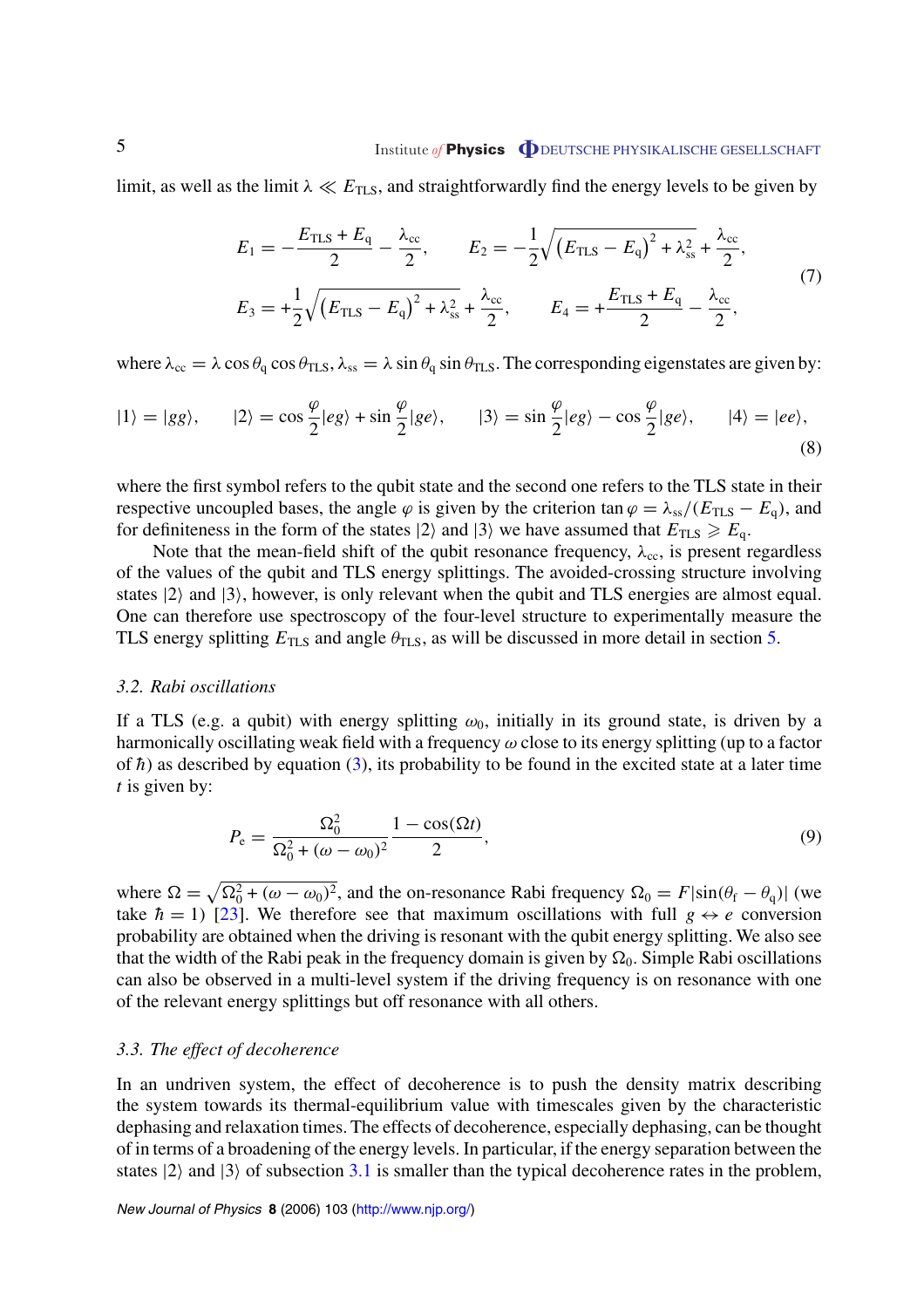<span id="page-5-0"></span>any effect related to that energy separation becomes unobservable. Alternatively, one could say that only processes that occur on a timescale faster than the decoherence times can be observed.

It is worth taking a moment to look in some more detail at the problem of a resonantly driven qubit coupled to a dissipative environment, which is usually studied under the name of Bloch-equations  $[23]$  $[23]$ <sup>4</sup>. If the Rabi frequency is much smaller than the decoherence rates, the qubit will remain in its thermal equilibrium state, since any deviations from that state caused by the driving field will be dissipated immediately. If, on the other hand, the Rabi frequency is much larger than the decoherence rates, the system will perform damped Rabi oscillations, and it will end up close to the maximally mixed state in which both states  $|g\rangle$  and  $|e\rangle$  have equal occupation probability. In that case, one could say that decoherence succeeds in making us lose track of the quantum state of the qubit but fails to dissipate the energy of the qubit, since more energy will always be available from the driving field.

#### *3.4. Combined picture*

We now take the three elements presented above and combine them to obtain a simple intuitive picture of the problem at hand.

Let us for a moment neglect the effects of decoherence and only consider the case  $\omega \approx \omega_0$ . The driving field tries to flip the state of the qubit alone. However, two of the relevant eigenstates are entangled states, namely  $|2\rangle$  and  $|3\rangle$ . One can therefore expect that if the width of the Rabi peak, or in other words the on-resonance Rabi frequency, is much larger than the energy separation between the states  $|2\rangle$  and  $|3\rangle$ , the qubit will start oscillating much faster than the TLS can respond, and the initial dynamics will look similar to that of the uncoupled system. Only after many oscillations and a time of the order of  $(E_3 - E_2)^{-1}$  will one start to see the effects of the qubit-TLS interaction. If, on the other hand, the Rabi frequency is much smaller than the energy separation between the states  $|2\rangle$  and  $|3\rangle$ , the driving field can excite at most one of those two states, depending on the driving frequency. In that case the qubit-TLS interactions are strong enough that the TLS can follow adiabatically the time evolution of the qubit. In the intermediate region, one expects that if the driving frequency is closer to one of the two transition frequencies  $E_2 - E_1$  and  $E_3 - E_1$ , beating behaviour will be seen right from the beginning. If one looks at the Rabi peak in the frequency domain, e.g. by plotting the maximum  $g \leftrightarrow e$  qubitstate conversion probability as a function of frequency, the single peak of the weak-coupling limit separates into two peaks as the qubit–TLS coupling strength becomes comparable to and exceeds the on-resonance Rabi frequency.

We do not expect weak to moderate levels of decoherence to cause any qualitative changes in the qubit dynamics other than, for example, imposing a decaying envelope on the qubit excitation probability. As mentioned above, features that are narrower (in frequency) than the decoherence rates will be suppressed the most. Note that if the TLS decoherence rates are large enough [\[20](#page-13-0)], the TLS can be neglected and one recovers the single Rabi peak with a height determined by the qubit decoherence rates alone.

#### **4. Numerical results**

In the absence of decoherence, we find it easiest to treat the problem at hand using the dressedstate picture [\[22](#page-13-0)]. In that picture one thinks of the driving field mode as being quantized, and

<sup>4</sup> For studies of certain aspects of this problem in superconducting qubits see [\[24](#page-13-0)].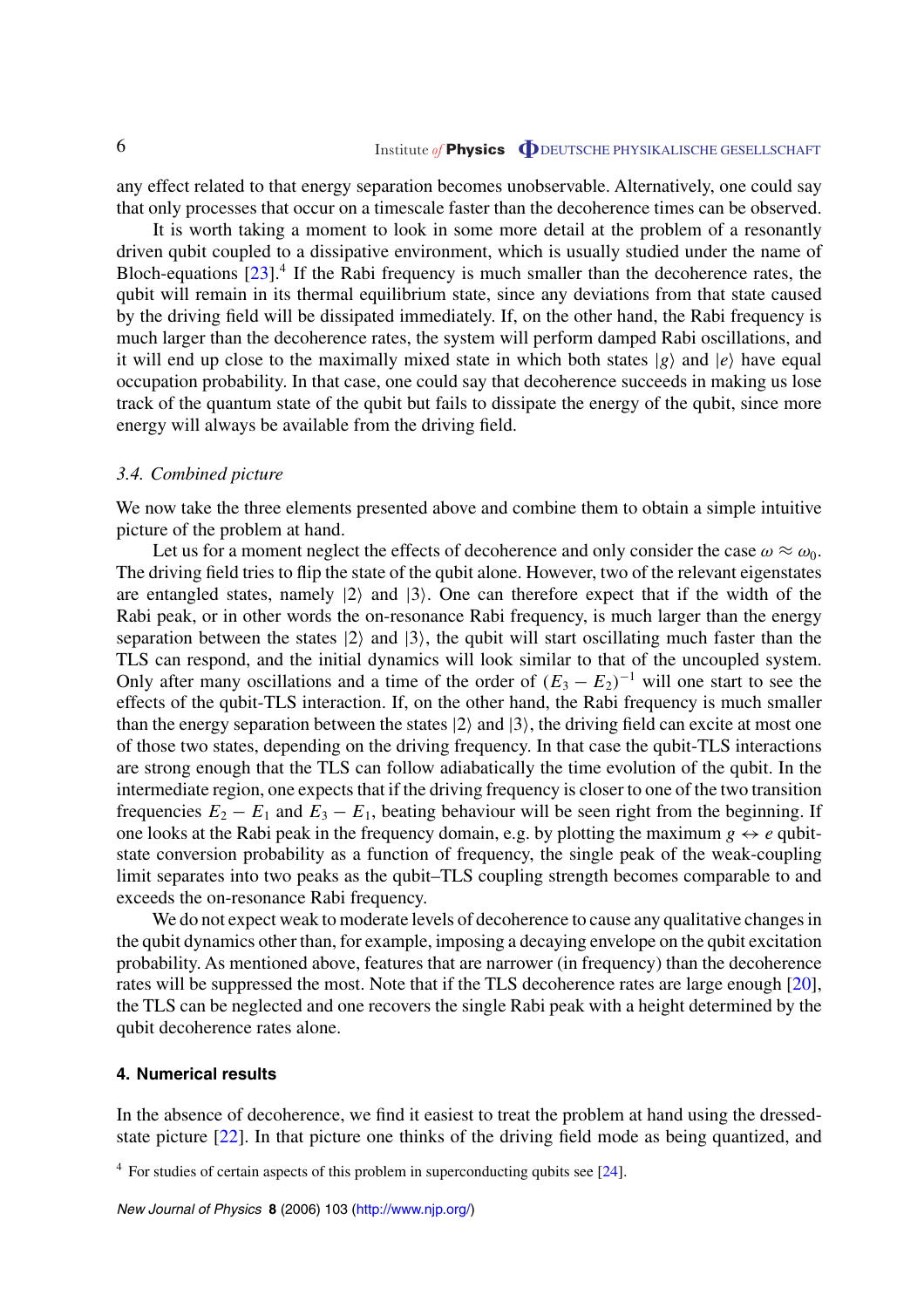<span id="page-6-0"></span>

**Figure 1.** Left: energy levels and direct transitions between them in the dressedstate picture. Right: energy splittings separated according to their physical origin.

processes are described as involving the absorption and emission of quantized photons by the qubit+TLS combined system. We take the frequency of the driving field to be close to the qubit and TLS energy splittings. For simplicity, we take those to be equal. We shall come back to the general case later in this section. Without going over the rather simple details of the derivation, we show the four relevant energy levels and the possible transitions in figure 1. The effective Hamiltonian describing the dynamics within those four levels is given by:

$$
\hat{H}_{\text{eff}} = \begin{pmatrix}\n0 & \Omega_0' & \Omega_0' & 0 \\
\Omega_0' & -\delta\omega + \lambda_{cc} - \lambda_{ss}/2 & 0 & \Omega_0' \\
\Omega_0' & 0 & -\delta\omega + \lambda_{cc} + \lambda_{ss}/2 & -\Omega_0' \\
0 & \Omega_0' & -\Omega_0' & -2\delta\omega\n\end{pmatrix}
$$
\n(10)

where  $\Omega'_0 = \Omega_0 / 2^{3/2}$ ,  $\Omega_0$  is the on-resonance Rabi frequency in the absence of qubit–TLS coupling,  $\delta \omega = \omega - \omega_0$ , and the Hamiltonian is expressed in the basis of states (|1, N),  $|2, N - 1\rangle$ ,  $|3, N - 1\rangle$  and  $|4, N - 2\rangle$ , where *N* is the number of photons in the driving field. We take the low temperature limit, which means that we can take the initial state to be  $|1, N\rangle$ without the need for any extra initialization. We can now evolve the system numerically and analyse the dynamics. After we find the density matrix of the combined qubit+TLS system as a function of time, we can look at the dynamics of the combined system or that of the two subsystems separately, depending on which one provides more insightful information.

We start by demonstrating the separation of the Rabi peak into two peaks as the qubit–TLS coupling strength is increased. As a quantifier of the amplitude of Rabi oscillations, we use the maximum probability for the qubit to be found in the excited state between times  $t = 0$  and  $t = 20\pi/\Omega_0$ , and we refer to that quantity as  $P_{\uparrow,\text{max}}^{(q)}$ . In figure [2,](#page-7-0) we plot  $P_{\uparrow,\text{max}}^{(q)}$  as a function of renormalized detuning  $\delta \omega / \Omega_0$ . As was explained in section [3,](#page-3-0) the peak separates into two when the qubit–TLS coupling strength exceeds the on-resonance Rabi frequency, up to simple factors of order one. The system also behaves according to the explanation given in section [3](#page-3-0) in the weak- and strong-coupling limits. When  $\lambda$  is substantially smaller than  $\Omega_0$ , oscillations in the qubit state occur on a timescale  $\Omega^{-1}$ , where  $\Omega$  is the Rabi frequency defined in subsection [3.2](#page-4-0), whereas the beating behaviour occurs on a timescale  $(E_3 - E_2)^{-1}$ . When  $\lambda$  is more than an order of magnitude smaller than  $\Omega_0$ , the effects of the TLS are hardly visible in the qubit dynamics within the time given above. On the other hand, when  $\lambda$  is large enough such that the energy difference  $E_3 - E_2$  is several times larger than  $\Omega_0$ , the dynamics corresponds to exciting at most one of the two eigenstates  $|2\rangle$  and  $|3\rangle$ . We generally see that beating behaviour becomes less pronounced when the driving frequency is equal to the qubit energy splitting including the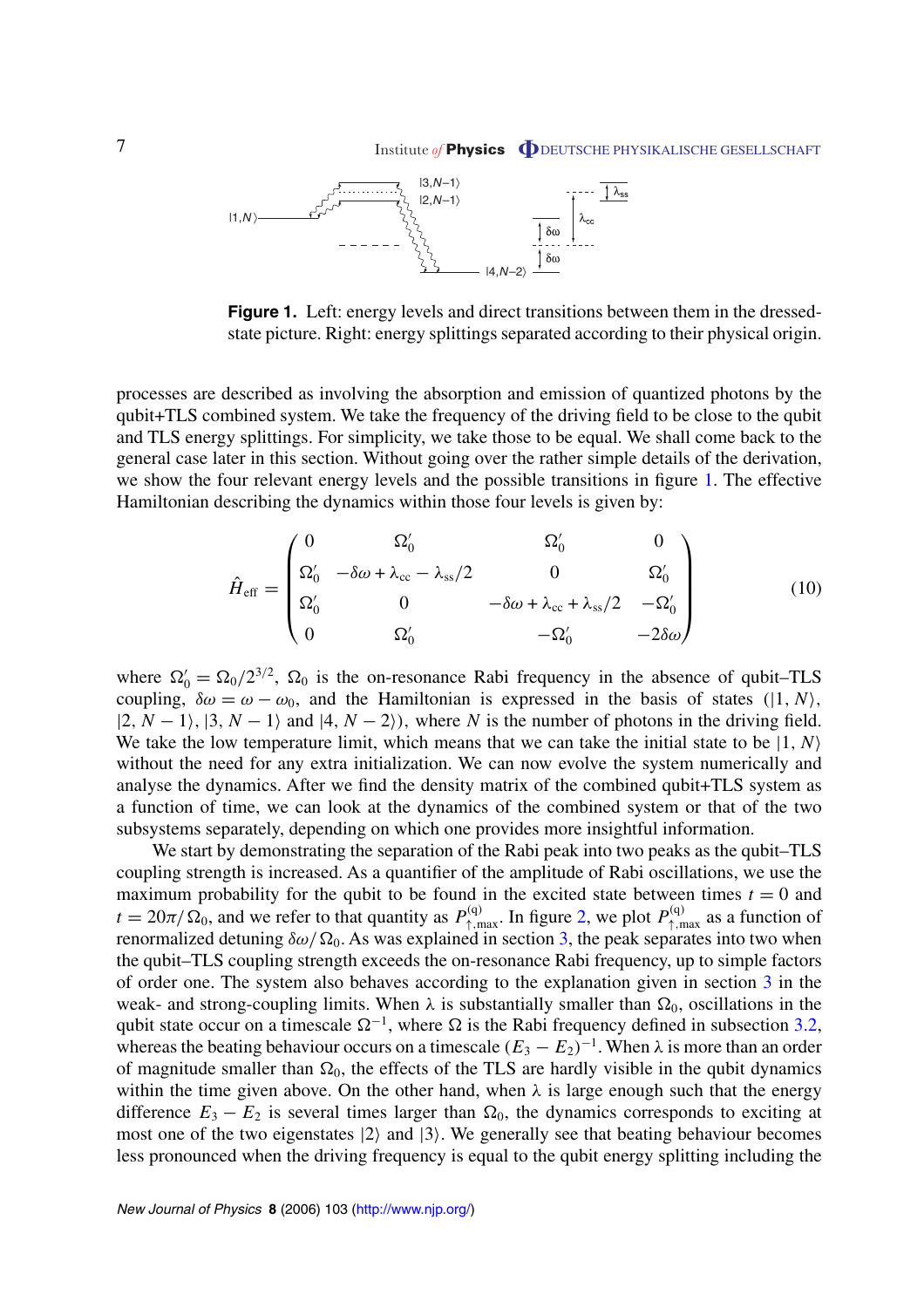## <span id="page-7-0"></span>8 Institute *of* **Physics O** DEUTSCHE PHYSIKALISCHE GESELLSCHAFT



**Figure 2.** Maximum qubit excitation probability  $P_{\uparrow,\text{max}}^{(q)}$  between  $t = 0$  and  $t = 20\pi/\Omega_0$  for  $\lambda/\Omega_0 = 0.5$  (a), 2 (b), 2.5 (c) and 5 (d).  $\theta_q = \pi/4$  and  $\theta_{\text{TLS}} = \pi/6$ .

TLS-mean-field shift, i.e. when  $\omega = \sqrt{\Delta_q^2 + (\epsilon_q + \lambda_{cc})^2}$ , which corresponds to the top of the unsplit single peak or the midpoint between the two separated peaks.

We also see some interesting features in the peak structure of figure 2 that were not discussed in section [3](#page-3-0). In the intermediate-coupling regime (figures  $2(b)$  and (c)), we see a peak that reaches unit height, i.e. a peak that corresponds to full  $g \leftrightarrow e$  conversion in the qubit dynamics at  $\delta \omega = 0$ . The asymmetry between the two main peaks in figure 2, as well as the additional dips in the double-peak structure, were also not immediately obvious from the simple arguments of section [3](#page-3-0). In order to give a first explanation of the above features, we plot in figure [3](#page-8-0) a curve similar to that in figure  $2(b)$  (with different  $\theta_{\text{TLS}}$ ), along with the same quantity plotted when the eigenstate  $|4, N - 2\rangle$  is neglected, i.e. by using a reduced  $3 \times 3$  Hamiltonian where the fourth row and column are removed from  $\hat{H}_{\text{eff}}$ . In the three-state calculation, there is no  $\delta\omega = 0$  peak, the two main peaks are symmetric, but we still see some dips. We also plot in figure [4](#page-8-0) the qubit excitation probability as a function of time for the four frequencies marked by vertical dashed lines in figure  $2(b)$ .

By looking at figure [1,](#page-6-0) one might say that the  $\delta \omega = 0$  peak clearly corresponds to a twophoton process coupling states  $|1\rangle$  and  $|4\rangle$ . In fact, for further demonstration that this is the case, we have included in figure [4](#page-8-0) the probability of the combined qubit+TLS system to be in state  $|4\rangle$ . This peak is easiest to observe in the intermediate coupling regime. In the weakcoupling limit, the qubit and TLS are essentially decoupled, especially on the timescale of qubit dynamics. In the strong coupling limit, one can argue that a Raman transition will give rise to that peak. However, noting that the width of that peak is of the order of the smaller of the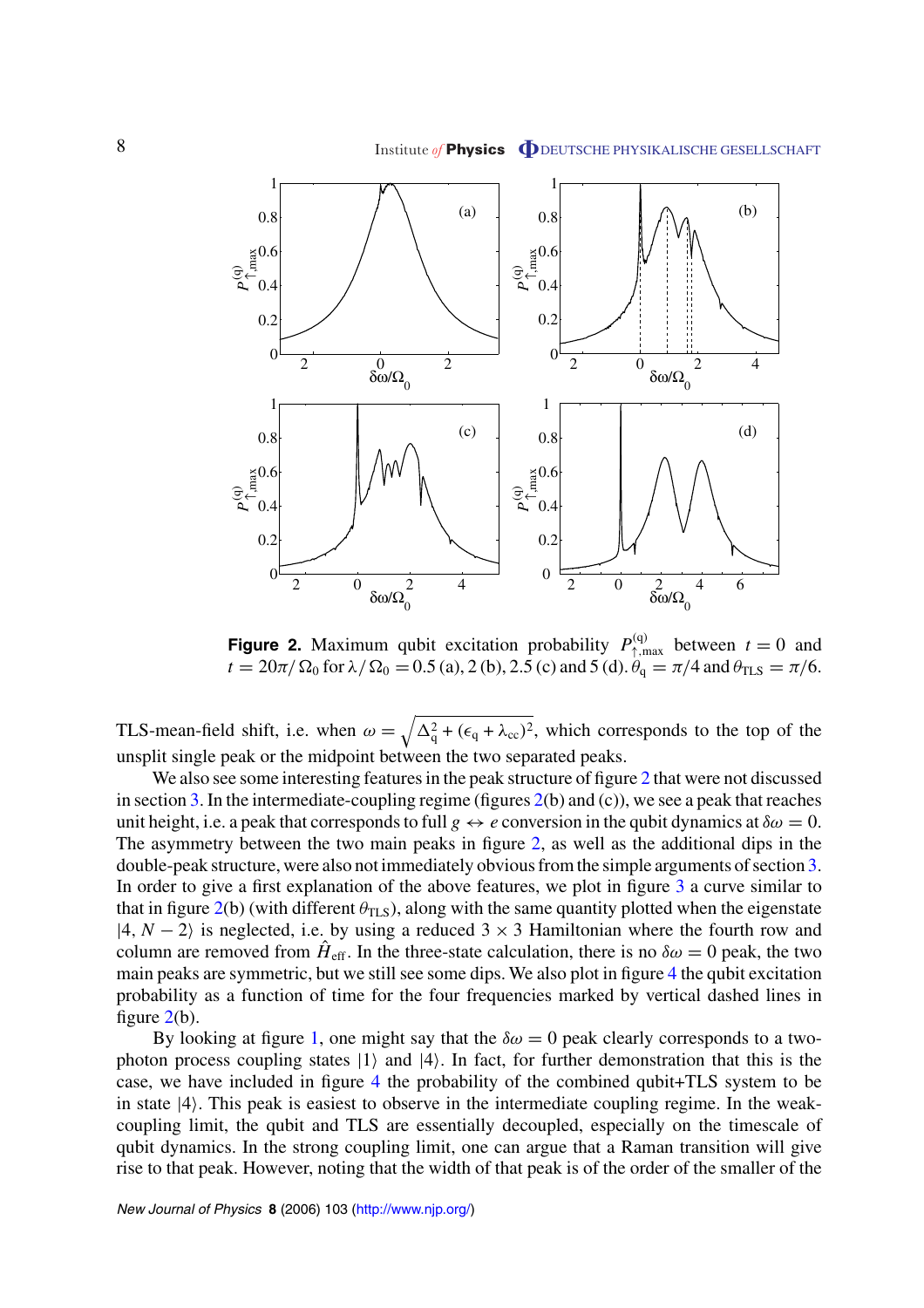<span id="page-8-0"></span>

**Figure 3.** Maximum qubit excitation probability  $P_{\uparrow,\text{max}}^{(q)}$  between  $t = 0$  and  $t = 20\pi/\Omega_0$  for the four-level system (solid line) and the reduced three-level system (dashed line).  $\lambda/\Omega_0 = 2$ ,  $\theta_q = \pi/4$  and  $\theta_{\text{TLS}} = \pi/5$ .



**Figure 4.** Qubit excitation probability  $P_{\perp}^{(q)}$  as a function of time (solid line) for  $\delta\omega/\Omega_0 = 0$  (a), 0.92 (b), 1.61 (c) and 1.77 (d). The dashed line is the occupation probability of state  $|4, N - 2\rangle$ .  $\lambda/\Omega_0 = 2$ ,  $\theta_q = \pi/4$  and  $\theta_{\text{TLS}} = \pi/5$ .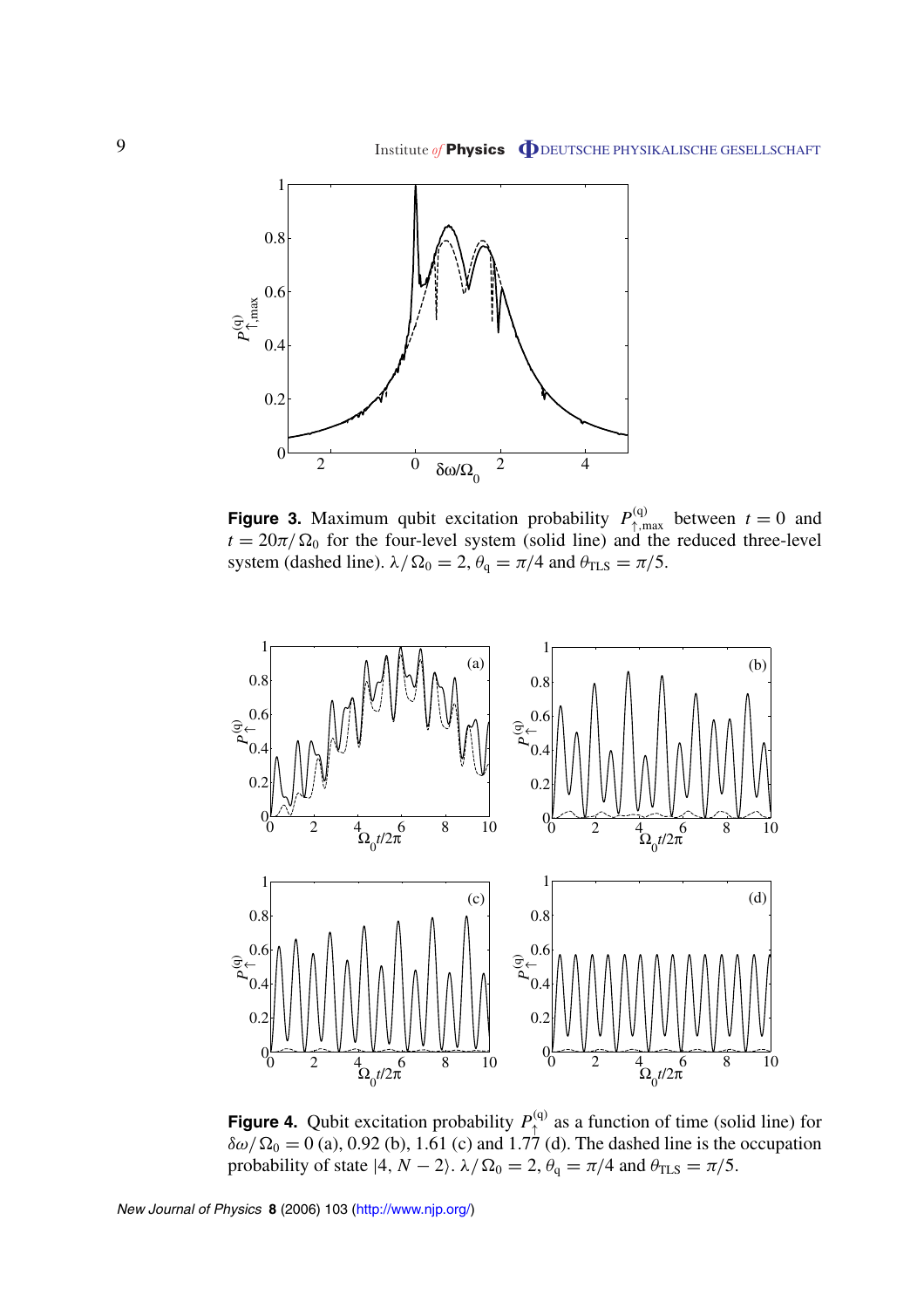values  $\Omega_0^2/\lambda_{ss}$  and  $\Omega_0^2/\lambda_{cc}$ , we can see that it becomes increasingly narrow in that limit. In other words, the virtual intermediate state after the absorption of one photon is far enough in energy from the states  $|2\rangle$  and  $|3\rangle$  to make the peak invisibly narrow. It is rather surprising, however, that in the intermediate-coupling regime the peak reaches unit  $g \leftrightarrow e$  conversion probability, even though the transitions to states  $|2\rangle$  and  $|3\rangle$  are real, rather than being virtual transitions whose role is merely to mediate the coupling between states  $|1\rangle$  and  $|4\rangle$ . We have verified that the (almost) unit height of the peak is quite robust against changes in the angles  $\theta_q$  and  $\theta_{\text{TLS}}$  for a wide range in *λ*, even when that peak coincides with the top of one of the two main peaks. In fact, the Hamiltonian  $H_{\text{eff}}$  can be diagonalized rather straightforwardly in the case  $\delta \omega = 0$ , and one can see that there is no symmetry that requires full conversion between the states  $|1, N\rangle$  and  $|4, N - 2\rangle$ . The lack of any special relations between the energy differences in the eigenvalues of  $\hat{H}_{\text{eff}}$ , however, suggests that almost full conversion should be achieved in a reasonable amount of time.

The asymmetry between the two main peaks in figures [2](#page-7-0) and [3](#page-8-0) can also be explained by the fact that in one of those peaks state  $|4\rangle$  is also involved in the dynamics and it increases the quantity  $P_{\uparrow,\text{max}}^{(q)}$ . As above, we have included in figures [4](#page-8-0)(b) and (c) the probability of the combined qubit+TLS system to be in state  $|4\rangle$ .

In order to explain the dips in figures [2](#page-7-0) and [3,](#page-8-0) we note that the plotted quantity,  $P_{\text{t,max}}^{(q)}$ , is the sum of four terms (in the reduced three-level system): a constant and three oscillating terms. The frequencies of those terms correspond to the energy differences in the diagonalized  $3 \times 3$  Hamiltonian. The dips occur at frequencies where the two largest frequencies are integer multiples of the smallest one. Away from any such point,  $P_{\uparrow,\text{max}}^{(q)}$  will reach a value equal to the sum of the amplitudes of the four terms. Exactly at those points, however, such a constructive build-up of amplitudes is not always possible, and a dip is generally obtained. The width of that dip decreases and vanishes asymptotically as we increase the simulation time, although the depth remains unaffected.

We also studied the case where the qubit and TLS energy splittings were different. As can be expected, the effects of the TLS decrease as it moves away from resonance with the qubit. That is most clearly reflected in the two-peak structure, where one of the two main peaks becomes substantially smaller than the other. The two-photon peak was still clearly observable in plots corresponding to the same quantity plotted in figure [2](#page-7-0), i.e. plots of  $P_{\uparrow,\text{max}}^{(q)}$  versus  $\delta\omega/\Omega_0$ , even when the detuning between the qubit and the TLS was a few times larger than the coupling strength and the on-resonance Rabi frequency.

The truncated dressed-state picture with four energy levels is insufficient to study the effects of decoherence. For example, relaxation from state  $|2\rangle$  to  $|1\rangle$  does not necessarily have to involve emission of a photon into the driving-field mode. We therefore study the effects of decoherence by treating the driving field classically. We then solve a Bloch–Redfield master equation with a time-dependent Hamiltonian and externally imposed dephasing and relaxation times, as was done in [\[20](#page-13-0)]. In figure [5](#page-10-0) we reproduce the four-level results of figure [3,](#page-8-0) i.e.  $P_{\uparrow,\text{max}}^{(q)}$  versus  $\delta\omega/\Omega_0$  with no decoherence, along with the same quantity obtained when we take into account the effects of decoherence. For a moderate level of decoherence, we see that the qubit excitation probability is somewhat reduced and all the features that are narrower than the decoherence rates are suppressed partially or completely by the effects of decoherence. For large qubit decoherence rates, the qubit excitation probability is greatly reduced close to resonance, where the Rabi frequency  $\Omega$  takes its lowest values. The shallow dip in the dash-dotted line in figure [5](#page-10-0) occurs because for those frequencies and in the absence of decoherence the maximum amplitude is only reached after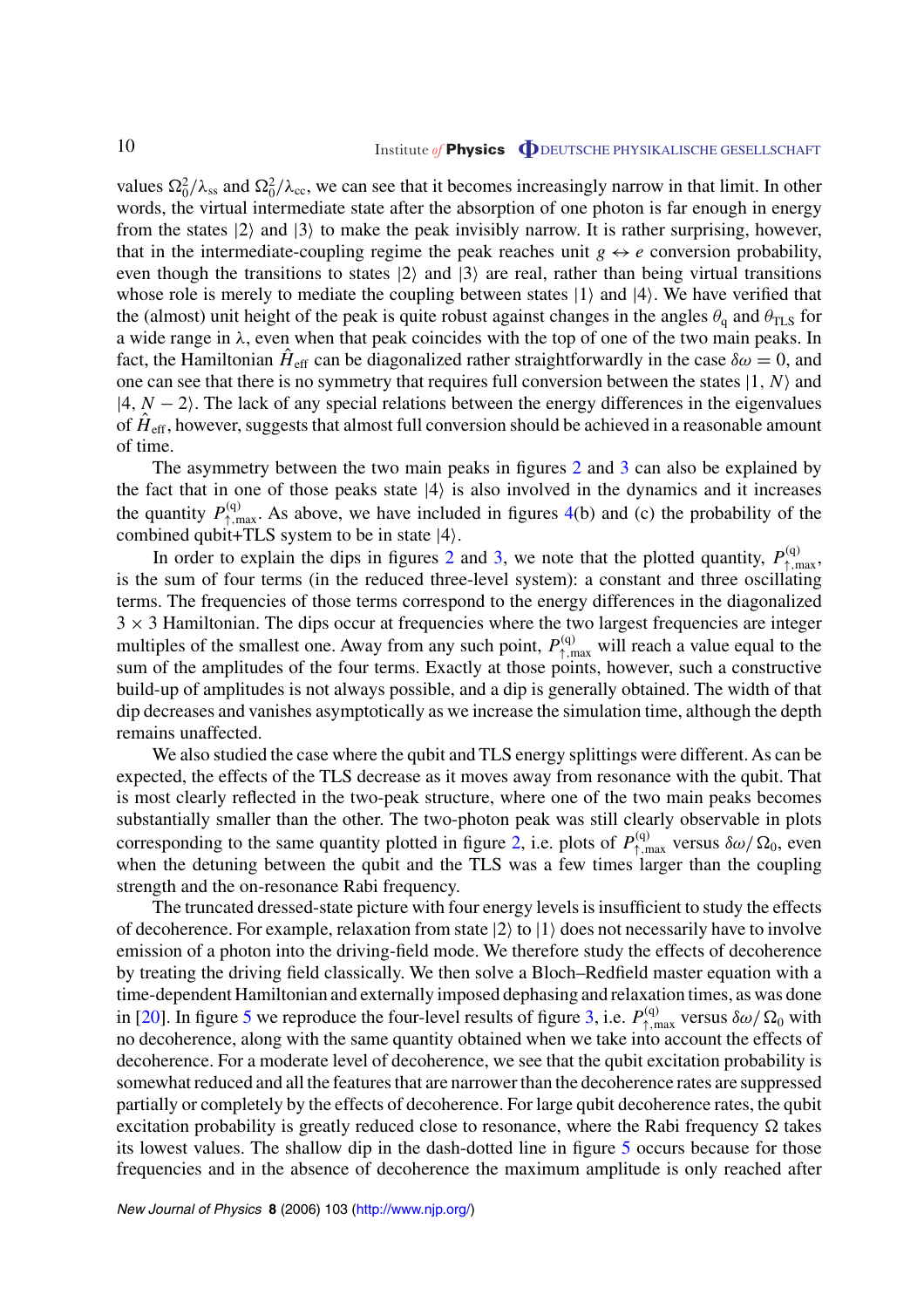<span id="page-10-0"></span>

**Figure 5.** Maximum qubit excitation probability  $P_{\uparrow,\text{max}}^{(q)}$  between  $t = 0$  and  $20\pi/\Omega_0$ . The solid line corresponds to the case of no decoherence. The dotted  $(\Gamma_{1,2}^{(q)} = 0.1 \Omega_0 / 2\pi$  and  $\Gamma_{1,2}^{(TLS)} = 0.2 \Omega_0 / 2\pi$ , dashed  $(\Gamma_{1,2}^{(q)} = 0$  and  $\Gamma_{1,2}^{(TLS)} = 0$  $2\Omega_0$ ) and dash-dotted ( $\Gamma_{1,2}^{(q)} = \Omega_0$  and  $\Gamma_{1,2}^{(TLS)} = 0$ ) lines correspond to different decoherence regimes.  $\lambda/\Omega_0 = 2$ ,  $\theta_q = \pi/4$  and  $\theta_{\text{TLS}} = \pi/5$ .  $\Gamma_1^{(\alpha)}$  and  $\Gamma_2^{(\alpha)}$  are the relaxation and dephasing rates of the subsystem *α*, respectively.

several oscillations, whereas it is reached during the first few oscillations outside that region. For large TLS decoherence rates, the TLS becomes weakly coupled to the qubit, and a single peak is recovered in the qubit dynamics (with a height larger than either the two split peaks). All of these effects are in agreement with the simple picture presented in section [3.](#page-3-0)

#### **5. Experimental considerations**

In the early experiments on phase qubits coupled to TLSs [\[10](#page-12-0), [15](#page-12-0)], the qubit relaxation rate  $\Gamma_1^{(q)}$  (∼40 MHz) was comparable to the splitting between the two Rabi peaks  $\lambda_{ss}$  (∼20–70 MHz), whereas the on-resonance Rabi frequency  $\Omega_0$  was tunable from 30 to 400 MHz (note that, as discussed in section 3, the Rabi frequency cannot be reduced to values much lower than the decoherence rates, or Rabi oscillations would disappear altogether). The large relaxation rates in those experiments would make several effects discussed in this paper unobservable. The constraint that  $\Omega_0$  could not be reduced below 30 MHz made the strong-coupling regime, where  $\Omega_0 \ll \lambda_{ss}$ , inaccessible. The weak-coupling regime, where  $\Omega_0 \gg \lambda_{ss}$ , was easily accessible in those experiments. However, as can be seen from figure [2](#page-7-0), it shows only a minor signature of the TLS. Although the intermediate-coupling regime was also accessible, as evidenced by the observation of the splitting of the Rabi peak into two peaks, observation of the two-photon process and the additional dips of figure 2 discussed above would have required a time at least comparable to the qubit relaxation time. That would have made them difficult to distinguish from experimental fluctuations.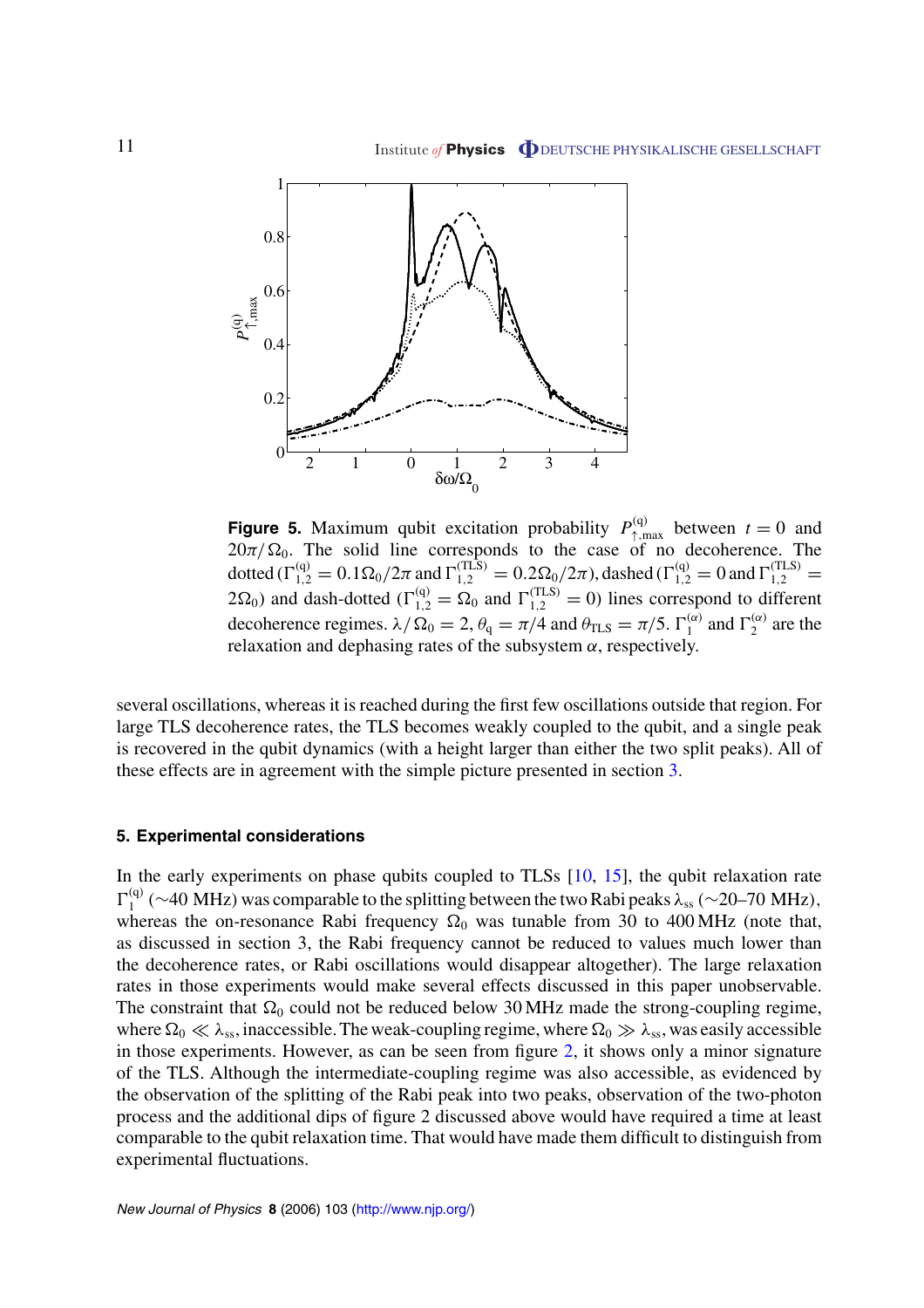With the new qubit design of [\[25](#page-13-0)], the qubit relaxation time has been increased by a factor of 20. The constraint that  $\Omega_0$  must be at least comparable to  $\Gamma_{1,2}^{(q)}$  no longer prevents accessibility of the strong-coupling regime. Furthermore, since our simulations were run for a period of time corresponding to approximately ten Rabi oscillation cycles, i.e. shorter than the relaxation time observed in that experiment, all the effects that were discussed above should be observable, including the observation of the two-photon peak and the transition from the weak- to the strongcoupling regimes by varying the driving amplitude.

We finally consider one possible application of our results to experiments on phase qubits, namely the problem of characterizing the environment composed of TLSs. As we shall show shortly, characterizing the TLS parameters and the nature of the qubit–TLS coupling are not independent questions. The energy splitting of a given TLS,  $E_{\text{TLS}}$ , can be obtained easily from the location of the qubit-TLS resonance as the qubit energy splitting is varied. One can then obtain the distribution of values of  $E_{\text{TLS}}$  for a large number of TLSs, as was in fact done in [\[25](#page-13-0)]. The splitting of the Rabi resonance peak into two peaks by itself, however, is insufficient to determine the values of  $\Delta_{TLS}$  and  $\epsilon_{TLS}$  separately. By observing the location of the two-photon peak, in addition to the locations of the two main peaks, one would be able to determine both  $\lambda_{cc}$ and *λ*ss for a given TLS, as can be seen from figure [1](#page-6-0). Those values can then be used to calculate both  $E_{\text{TLS}}$  and  $\theta_{\text{TLS}} \equiv \arctan(\Delta_{\text{TLS}}/\epsilon_{\text{TLS}})$  of that TLS. The distribution of values of  $\theta_{\text{TLS}}$  can then be used to test models of the environment, such as the one given in [\[17](#page-12-0)] to describe the results of [[26\]](#page-13-0).

In order to reach the above conclusion, we have made the assumption that the distribution of values of  $\theta_{\text{TLS}}$  for those TLSs with sufficiently strong coupling to the qubit is representative of all TLSs. Since it is generally believed that strong coupling is a result of proximity to the junction, the above assumption is quite plausible, as long as the other TLSs share the same nature. Although it is possible that there might be two different types of TLSs of different nature in a qubit's environment, identifying that possibility would also be helpful in understanding the nature of the environment. We have also assumed that  $\theta_q$  does not take the special value  $\pi/2$ (note that, based on the arguments of [[17,](#page-12-0) [26\]](#page-13-0), we are also assuming that generally  $\theta_{\text{TLS}} \neq \pi/2$ ). That assumption would not raise any concern when dealing with charge or flux qubits, where both  $\Delta_q$  and  $\epsilon_q$  can be adjusted in a single experiment, provided an appropriate design is used. However, the situation is trickier with phase qubits. The results in that case depend on the nature of the qubit–TLS coupling, which we discuss next.

The two mechanisms that are currently considered the most likely candidates to describe the qubit–TLS coupling are through either (i) a dependence of the Josephson junction's critical current on the TLS state or (ii) Coulomb interactions between a charged TLS and the charge across the junction. In the former case, one has an effective value of  $\theta_q$  that is different from  $\pi/2$  (further arguments regarding the value of  $\theta_q$  are given in [\[27](#page-13-0)]), and the assumption of an intermediate value of  $\theta_q$  is justified. In the case of coupling through Coulomb interactions, on the other hand, one effectively has  $\theta_q = \pi/2$ , and therefore  $\lambda_{cc}$  vanishes for all the TLSs. In that case the two-photon peak would always appear at the midpoint (to a good approximation) between the two main Rabi peaks. Although that would prevent the determination of the distribution of values of  $\theta_{\text{TLS}}$ , it would be a strong indication that Coulomb interactions with the charge across the junction are responsible for the qubit–TLS coupling rather than the critical current dependence on the TLS state. Note also that if it turns out that this is in fact the case, and the distribution of values of  $\theta_{\text{TLS}}$  cannot be extracted from the experimental results, that distribution might be irrelevant to the question of decoherence in phase qubits.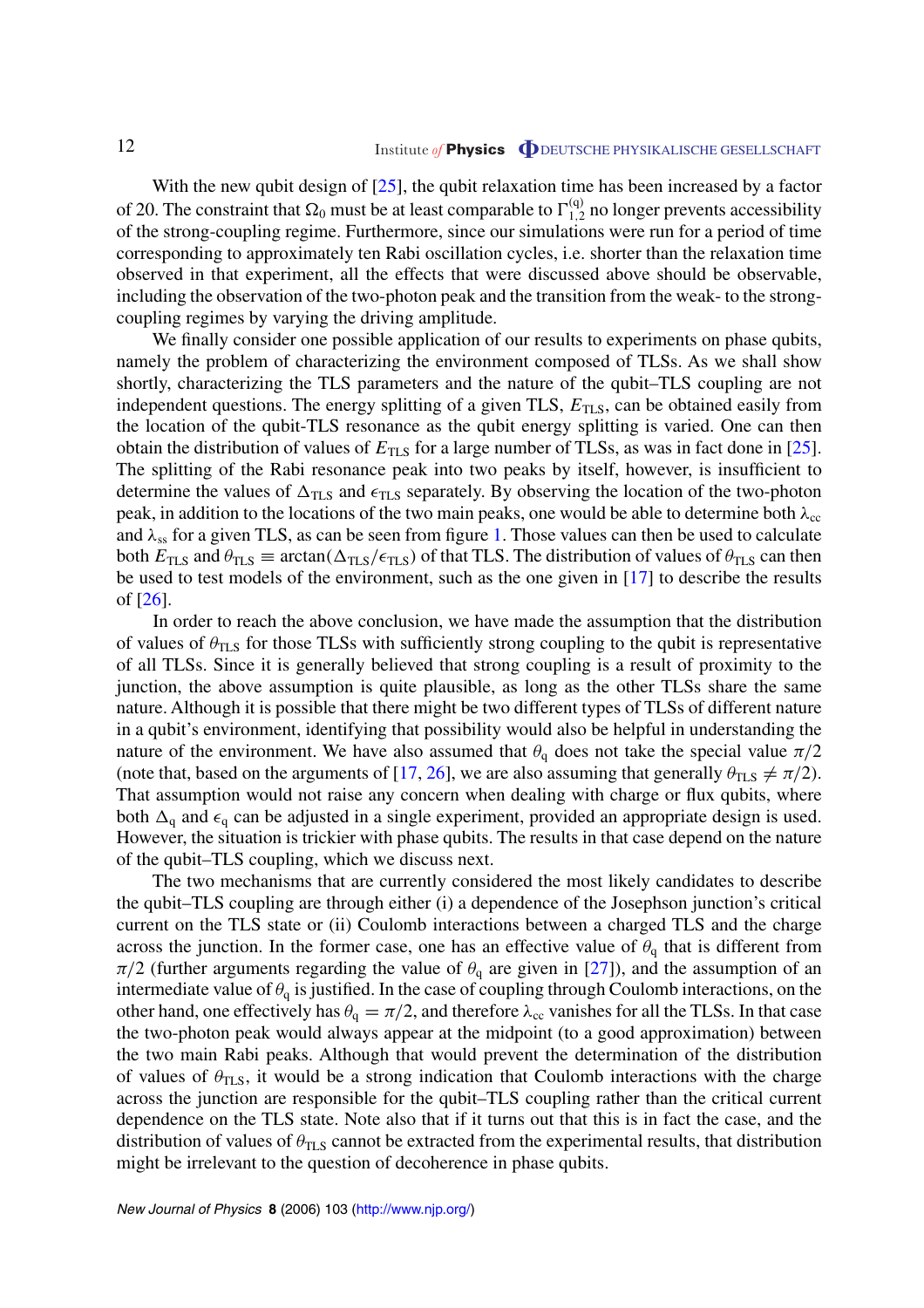#### **6. Conclusion**

We have studied the problem of a harmonically driven qubit that is interacting with an uncontrollable TLS and a background environment. We have presented a simple picture to understand the majority of the phenomena that are observed in this system. That picture is composed of three elements: (i) the four-level energy spectrum of the qubit+TLS system, (ii) the basic properties of the Rabi-oscillation dynamics and (iii) the basic effects of decoherence. We have confirmed the predictions of that picture using a systematic numerical analysis where we have varied a number of relevant parameters. We have also found unexpected features in the resonance-peak structure. We have analysed the behaviour of the system and provided simple explanations in those cases as well. Our results can be tested with available experimental systems. Furthermore, they can be used in experimental attempts to characterize the TLSs surrounding a qubit, which can then be used as part of possible techniques to eliminate the TLSs' detrimental effects on the qubit operation.

#### **Acknowledgments**

This work was supported in part by the Army Research Office (ARO), Laboratory of Physical Sciences (LPS), National Security Agency (NSA) and Advanced Research and Development Activity (ARDA) under Air Force Office of Research (AFOSR) contract number F49620-02-1- 0334; and also supported by the National Science Foundation grant no EIA-0130383. One of us (SA) was supported by a fellowship from the Japan Society for the Promotion of Science (JSPS).

#### **References**

- [1] You J Q and Nori F 2005 *Phys. Today* **58** (11) 42
- Makhlin Y, Schön G and Shnirman A 2001 *Rev. Mod. Phys.* **73** [357](http://dx.doi.org/10.1103/RevModPhys.73.357)
- [2] Nakamura Y, Pashkin Yu A and Tsai J S 1999 *Nature* **[398](http://dx.doi.org/10.1038/19718)** 786
- [3] Nakamura Y, Pashkin Yu A and Tsai J S 2001 *Phys. Rev. Lett.* **87** [246601](http://dx.doi.org/10.1103/PhysRevLett.87.246601)
- [4] Vion D, Aassime A, Cottet A, Joyez P, Pothier H, Urbina C, Esteve D and Devoret M H 2002 *Science* **[296](http://dx.doi.org/10.1126/science.1069372)** 886
- [5] Yu Y, Han S, Chu X, Chu S-I and Wang Z 2002 *Science* **[296](http://dx.doi.org/10.1126/science.1069452)** 889
- [6] Martinis J M, Nam S, Aumentado J and Urbina C 2002 *Phys. Rev. Lett.* **89** [117901](http://dx.doi.org/10.1103/PhysRevLett.89.117901)
- [7] Chiorescu I, Nakamura Y, Harmans C J P and Mooij J E 2003 *Science* **299** [1869](http://dx.doi.org/10.1126/science.1081045)
- [8] Pashkin Yu A, Yamamoto T, Astafiev O, Nakamura Y, Averin D V and Tsai J S 2003 *Nature* **[421](http://dx.doi.org/10.1038/nature01365)** 823
- [9] Yamamoto T, Pashkin Yu A, Astafiev O, Nakamura Y and Tsai J S 2003 *Nature* **[425](http://dx.doi.org/10.1038/nature02015)** 941
- [10] Simmonds R W, Lang K M, Hite D A, Pappas D P and Martinis J M 2004 *Phys. Rev. Lett.* **93** [077003](http://dx.doi.org/10.1103/PhysRevLett.93.077003)
- [11] You J Q and Nori F 2003 *Phys. Rev.* B **68** [064509](http://dx.doi.org/10.1103/PhysRevB.68.064509)
- [12] Chiorescu I, Bertet P, Semba K, Nakamura Y, Harmans C J P M and Mooij J E 2004 *Nature* **[431](http://dx.doi.org/10.1038/nature02831)** 159
- [13] Wallraff A, Schuster D I, Blais A, Frunzio L, Huang R S, Majer J, Kumar S, Girvin S M and Schoelkopf R J 2004 *Nature* **431** [162](http://dx.doi.org/10.1038/nature02851)
- [14] Johansson J, Saito S, Meno T, Nakano H, Ueda M, Semba K and Takayanagi H 2006 *Phys. Rev. Lett.* **96** 127006
- [15] Cooper K B, Steffen M, McDermott R, Simmonds R W, Oh S, Hite D A, Pappas D P and Martinis J M 2004 *Phys. Rev. Lett.* **93** [180401](http://dx.doi.org/10.1103/PhysRevLett.93.180401)
- [16] Ku L-C and Yu C C 2005 *Phys. Rev.* B **72** [024526](http://dx.doi.org/10.1103/PhysRevB.72.024526)
- [17] Shnirman A, Schön G, Martin I and Makhlin Y 2005 *Phys. Rev. Lett.* **94** [127002](http://dx.doi.org/10.1103/PhysRevLett.94.127002)

<span id="page-12-0"></span>